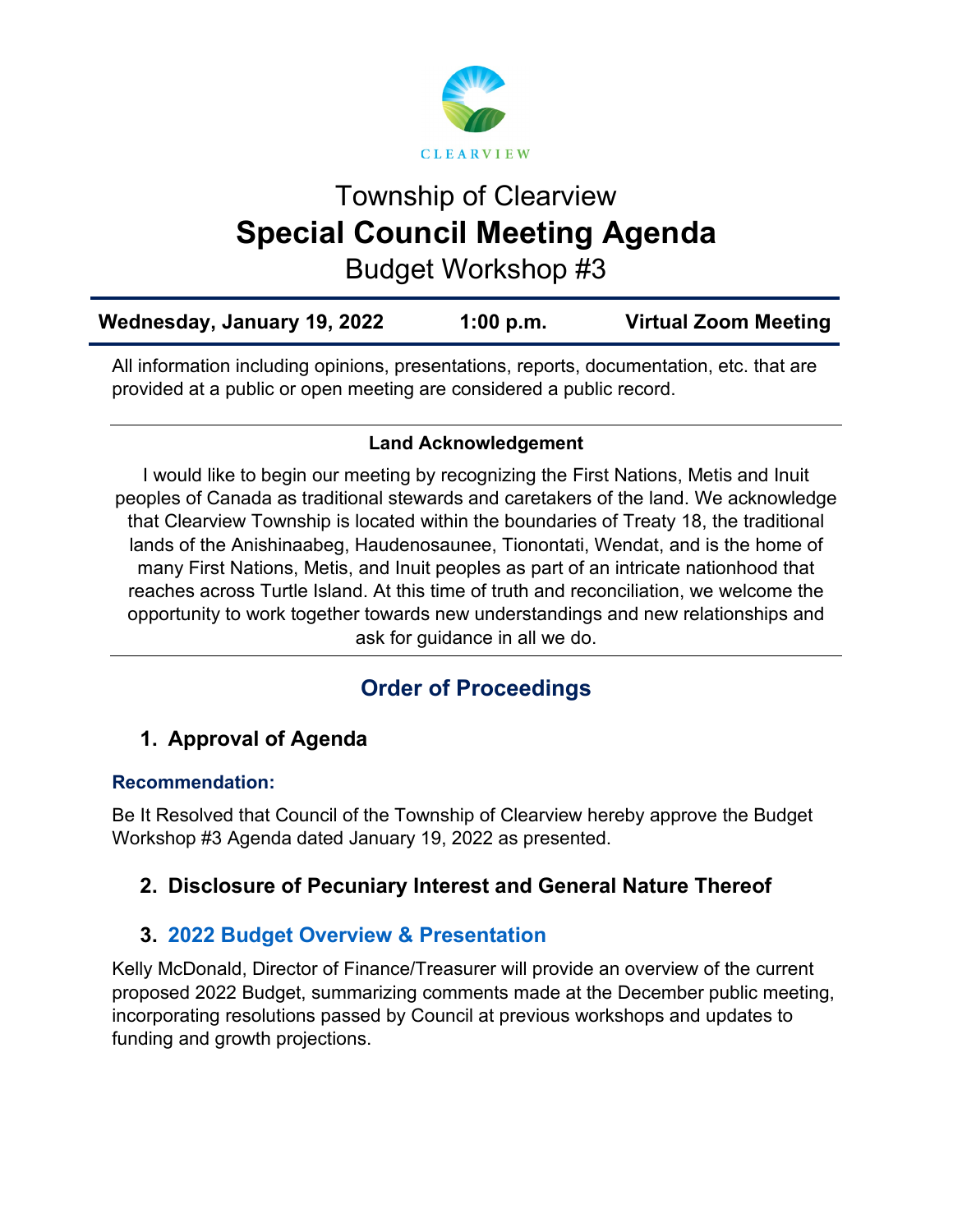## **4. Council Proposed Motions**

This is the opportunity for Council to propose final motions affecting the 2022 core budget and proposed overall tax increase.

## **5. Direction to Treasurer – Prepare Final Budget and Tax Rate By-law**

#### **Recommendation:**

Be It Resolved that Council of the Township of Clearview hereby:

- 1) Receive the 2022 Budget Overview presented by the Treasurer for information; and,
- 2) Approve the 2022 Budget with any amendments provided at Budget Workshop #3, with a net tax increase of \_\_\_\_\_\_\_ %; and,
- 3) Direct the Treasurer to prepare the final budget package and Tax Rate By-law for approval.

#### **6. Closed Session**

#### **Recommendation:**

Be It Resolved that the next portion of the meeting be closed to the public in accordance with s. 239 (2) of the Municipal Act, 2001:

(k) a position, plan, procedure, criteria or instruction to be applied to any negotiations carried on or to be carried on by or on behalf of the municipality or local board. (Development Proposal Negotiations)

**Items for Direction** (including Procedural Matters)

- a) Item(s) for Closed Session:
	- Development Proposal Negotiations
- b) Identification of items to arise in Open Session
- c) Resolution to reconvene into Open Session

## **7. [By-law to Confirm Proceedings of Council Meeting](https://www.clearview.ca/sites/default/files/uploads/publications/22-06_confirm_proceedings_january_19_2022.pdf)**

#### **Recommendation:**

Be It Resolved that By-Law 22-06, being a by-law to confirm the proceedings of the January 19, 2022 Budget Workshop #3, be presented and read a first, second and third time and finally passed this  $19<sup>th</sup>$  day of January, 2022.